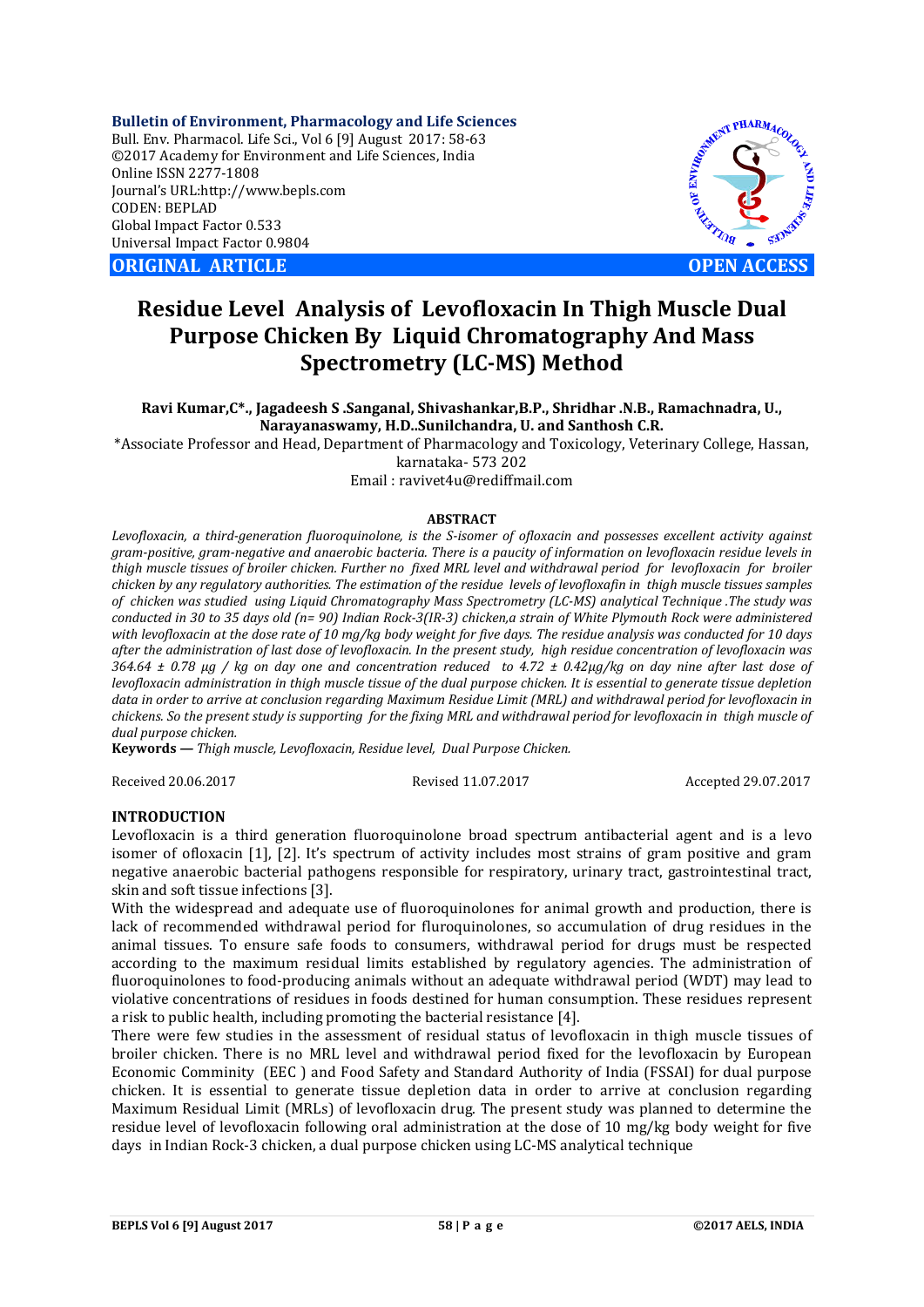#### **Kumar** *et al*

## **MATERIALS AND METHOD**

The residue analysis of levofloxacin after the repeated oral administration was carried out in dual purpose chicken.

The study was conducted in 30 to 35 days old (n= 210) healthy Indian Rock-3(IR-3), a strain of White Plymouth Rock dual purpose chicken developed by Karnataka Veterinary Animal and Fisheries Sciences University, Bidar. The study was performed at the Department of Poultry Science, Veterinary College, Hebbal, Bangalore. The birds were kept under observation for one week prior to commencement of experiment and subjected to clinical examination in order to exclude the possibility of disease. The birds were provided antibiotic-free standard broiler feed for fourteen days. The poultry house was maintained at temperature (25±20C) and at 45 to 65 per cent relative humidity. Feed and water were supplied *ad libitum* and standard managemental practices were followed to keep the birds free from stress. The prior approval of the Institutional animal Ethics Committee (IAEC) was obtained before the commencement of the experiment (LPM/IAEC/181/2014, Date: 10/01/2014).

## **Drugs and Chemicals**

Levofloxacin Hemihydrate oral solution 10% (Meriflox®, Vetoquinol India Animal Health Private Limited, Mumbai, India) were used for the residue analysis study. The Levofloxacin and Indomethacin technical grade powder were obtained from Vetoquinol, India Animal Health Private Limited, Mumbai and Sigma Aldrich, (Poole, UK) respectively were used for the standardization and calibration of the LC-MS equipment for residue analysis study. Formic acid, acetic acid, methanol and acetonitrile (HPLC grade) were obtained from E-Merck (Germany). HPLC grade water was prepared in-house using a Millipore Direct-QTM 5Water System (Millipore, Watford, UK). Filtration of HPLC mobile phase was performed using Sartorius membrane filters [0.45µm] obtained from Sartorius (Epsom, UK) and Solid Phase Extraction cartridges (Orochem Company, India).

## **Residue analysis**

The residue analysis for levofloxacin was conducted as per European Economic Community [5]

The experimental birds were randomly allotted into two groups, Group I  $(n=10)$  birds served as control (without any treatment) for the standardization and calibration of the LC-MS equipment. Group II (n=80) birds were orally administered with levofloxacin at the dose rate of 10 mg/kg body weight for five days. Feed was withheld for 12 h before oral dosing but water provided *ad libitum*. The residue analysis study was conducted for 10 days after the administration of last dose of levofloxacin .

All birds in Group I and II were sacrificed by cervical dislocation (exsanguination) on day 1,2, 3,4,5,6, 7,8,9 and 10 after the administration of the last dose of levofloxacin (n=8/day). The birds were defeathered and manually eviscerated, then samples of thigh muscle were collected, stored at -450C until analysis.

# **Preparation of standard solution**

A series of working standard solution of Indomethacin (1000-10,000 ng/ml) were prepared by suitable dilution of stock solution. These solutions were kept at 4°C and renewed weekly. These were used to calibrate the liquid chromatography (LC) detector response and recovery studies. The acetonitrile, water and methanol were of HPLC grade, concentrated formic acid, Ultra-pure water was produced from distilled water using a Milli-Q water purification system (Milli-Q gradient, Millipore) were used for preparation of standard solution.

## **Extraction and clean up tissue samples**

A simple method was developed for simultaneous detection and quantification of levofloxacin residues in thigh muscle of dual purpose chicken. Each one gram of defrosted thigh muscle weighed and homogenized with 4 ml of normal saline in blender (Heidolph Silent Crusher M) at 10,000 rpm for 10 min and centrifuged (Eppendorf Centrifuge 5810R, Germany; fixed angle rotor) at 8000 rpm for 10 min. 750 µl of above mixture was collected in a micro centrifuge tube and 100 µl of indomethacin internal standard was added and vortexed to mix well. 250  $\mu$ l of 1% v/v formic acid in water was added to the above mixture and tubes were subsequently capped and vortexed for about 10 min by using cyclomixer at 80 motor speed briefly to mix the content of tube. Take the supernatant, add 250µl of saturated hexane with acetonitrile for dissolving of the fat component present in the samples. Then tubes were centrifuged at 5000 rpm for 10 min. The supernatant was collected in separate tube and samples were loaded to previously conditioned (conditioned with 1ml of 5 % methanol and 2 ml of HPLC grade water) SPE HLB cartridges (OROCHEM, 30 mg/ml, DVB-LP with particle size 15 µm and average pore size 180-200 Å).The cartridges were washed with 2 ml of HPLC water, followed by 1 ml of 10% v/v methanol in water. The cartridges were eluted with 0.5ml of elution solution (Mobile phase - acetonitrile: 0.1% v/v formic acid in water) and collect in the tubes, then transferred to auto sampler HPLC vials and a 20 µl of the extract was injected into LC- MS system equipped with reverse phase C-18 column (Thermo Scientific BDS Hypersil C-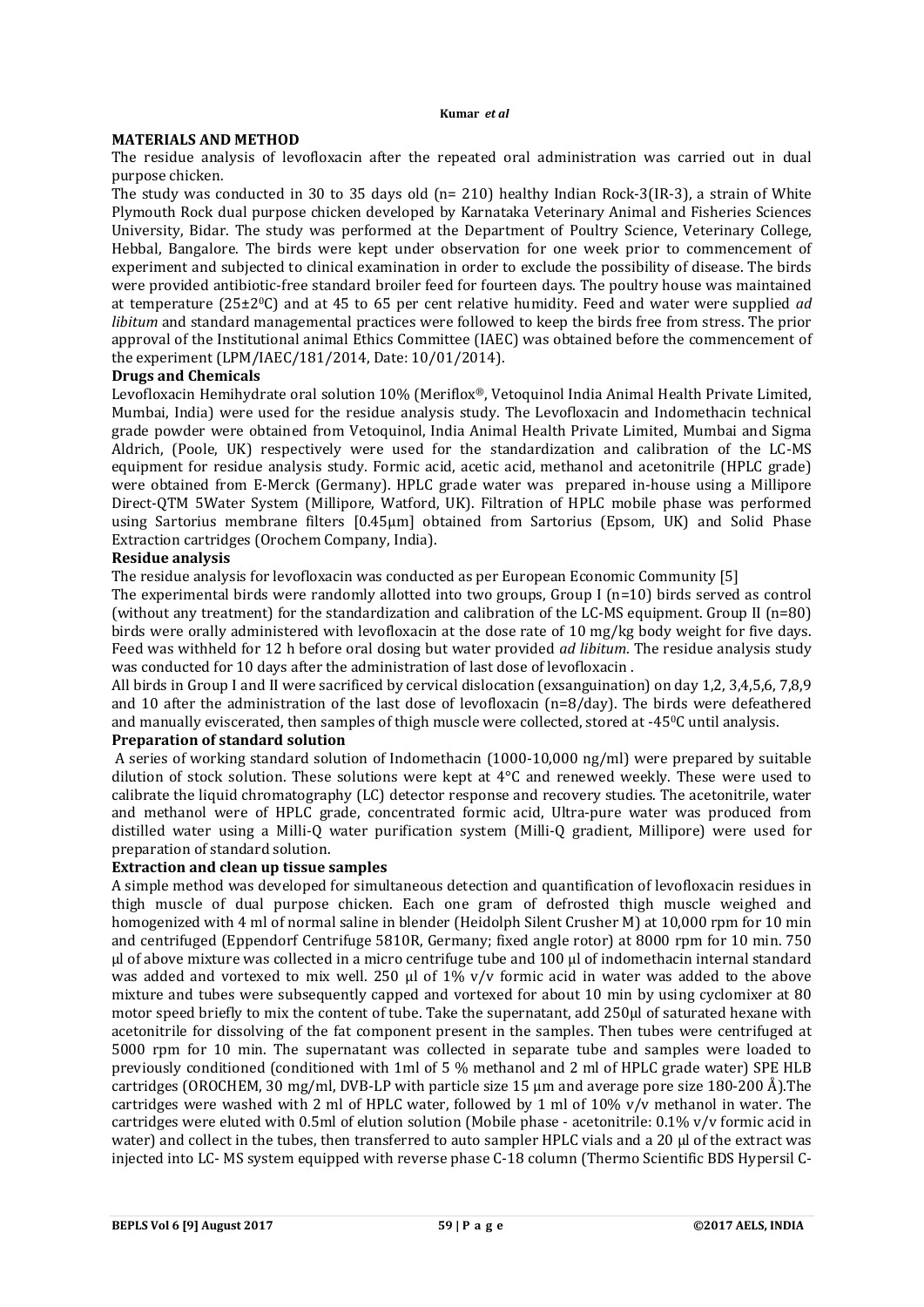18 RP, 100x4.6 mm, 5µm) with a flow rate of 0.7 ml. The mobile phase consisted of acetonitrile, 0.1% v/v formic acid in water (70:30) with run time 3.5 min[6].

#### **Preparation of calibration standard solutions and quality control stocks**

The primary stock solution of levofloxacin for calibration standard and quality control (QC) samples were prepared in methanol. From the primary stock solution, appropriate dilutions were made using methanol : water (50:50% v/v) as a diluents to produce working standard solutions of 2000, 4000, 10000, 20000, 40000, 80000, 120000, 160000 and 200000 ng/ml. These solutions were used to prepare relevant calibration curve (CC) standards. Another set of working solutions of levofloxacin was prepared in the diluents (from primary stock) at concentrations of 2000, 6000, 100000 and 180000 ng/ml respectively for QC samples (LLOQC, LQC, MQC and HQC). The calibration standards and quality control samples were prepared by spiking 0.01 ml of the spiking stock solution (levofloxacin) into 0.190 ml of screened blank chicken tissue sample. The calibration samples were made at concentrations of 100, 200, 500, 1000, 2000, 4000, 6000, 8000 and 10000 ng/ml. Quality control samples were prepared at concentrations of 100 ng/ml (Lower limit of quality control, LLOQC), 300 ng/ml (lower quality control, LQC) 5000 ng/ml (Medium quality control, MQC) and 9000 ng/ml (Higher quality control, HQC) .

The linearity of the standard calibration curve for levofloxacin in chicken tissues (Fig 1), product ion spectra of levofloxacin (Fig.2) and the chromatograms of thigh muscle were carried out for residue analysis study ( Fig.3).

#### **Assay of levofloxacin in tissue samples**

The residue concentration of levofloxacin in thigh muscle were analysed by LC-MS equipment (Fig.4).

## **RESULTS AND DISCUSSIONS**

The mean residue concentration of levofloxacin  $(\mu g/kg)$  in thigh muscle (Table II) after the administration of the last dose of levofloxacin with the accuracy of the AUC  $_{0-t/0-\infty,obs}$ was0.98. The highest residue level of levofloxacin was observed on day one and gradually decreased up to day nine in thigh muscle samples in after the final dose of administration (Table.1 and Fig.5)

The MRL set for the fluoroquinolones like enrofloxacin and ciprofloxacin in chicken muscle tissue sample was 100 μg/kg (EEC,1990).

High residue concentration of levofloxacin in thigh muscle observed was  $364.64 \pm 0.78$  µg / kg on day one and concentration reduced up to  $4.72 \pm 0.42 \mu$ g/kg on day nine after last dose administration of levofloxacin in dual purpose chicken. The residue concentration was not detected on day 10 in the thigh muscle sample because of complete elimination of levofloxacin residues from the thigh muscle tissues.

There are only less data available regarding the residue level of levofloxacin in the thigh muscle of the birds. The present findings are in agreement with following findings, The higher residue level of norfloxacin was 1.14± 0.03  $\mu$ g/g or 114 ± 0.032  $\mu$ g/kg/day one and decreased in the concentration up to  $0.02\pm 0.01$  µg/g or  $20\pm0.01$ µg/kg on day five after the final dose administration of norfloxacin in broiler chicken [6]. The high residue level of the levofloxacin in the breast muscle was  $428\pm253 \mu g/kg$  on day one and gradually decreased in the residue concentration up to  $56\pm15$  µg/kg on day eight after the treatment [7]. The higher levofloxacin residue concentration in breast muscle was 230±0.04µg/kg or  $0.23\pm0.04$  µg/g on day one and decreased in residue concentration up to  $0.05\pm0.002$  µg/g or 50  $\pm$  0.002 µg/kg on day five after the treatment [8] The residues of ciprofloxacin in broiler chickens at the dose of 8 mg/ kg bw for three days through oral route and were estimated by HPLC technique. The mean tissue concentrations of ciprofloxacin in muscle samples were 0.74± 0.07 µg/kg and 0.02± 0.008 µg/kg on day one and five respectively [9]. The residue depletion of difloxacin and its major metabolite sarafloxacin in chicken tissues after multiple oral doses at 10 mg /kg bw daily for five days using HPLC method. The mean concentrations of difloxacin and sarafloxacin in muscle ranged between 604.8±132.5 and 368.1±52.5 μg/kg [10].

 In residue analysis, the persistence of levofloxacin in chicken tissues is attributed to the liphophilicity of the drug. Because of liphophilicity, slow elimination and tissue perfusion rate, residual concentration of levofloxacin was higher in the on day one and gradual reduced to MRL level in breast and thigh muscle tissue samples[11],[12].

#### **CONCLUSION**

In the present study, high residue concentration of levofloxacin in thigh muscle were observed was day one day and reduced to Maximum Residue Limit (MRL) on day nine after last dose administration in dual purpose chicken. In order to arrive MRL and withdrawal period, it is suggested to generate tissue depletion data for levofloxacin in birds. The MRL Level and withdrawal period are important in estimating the residue level of the levofloxacin in the chicken tissues and avoid the antibiotic residue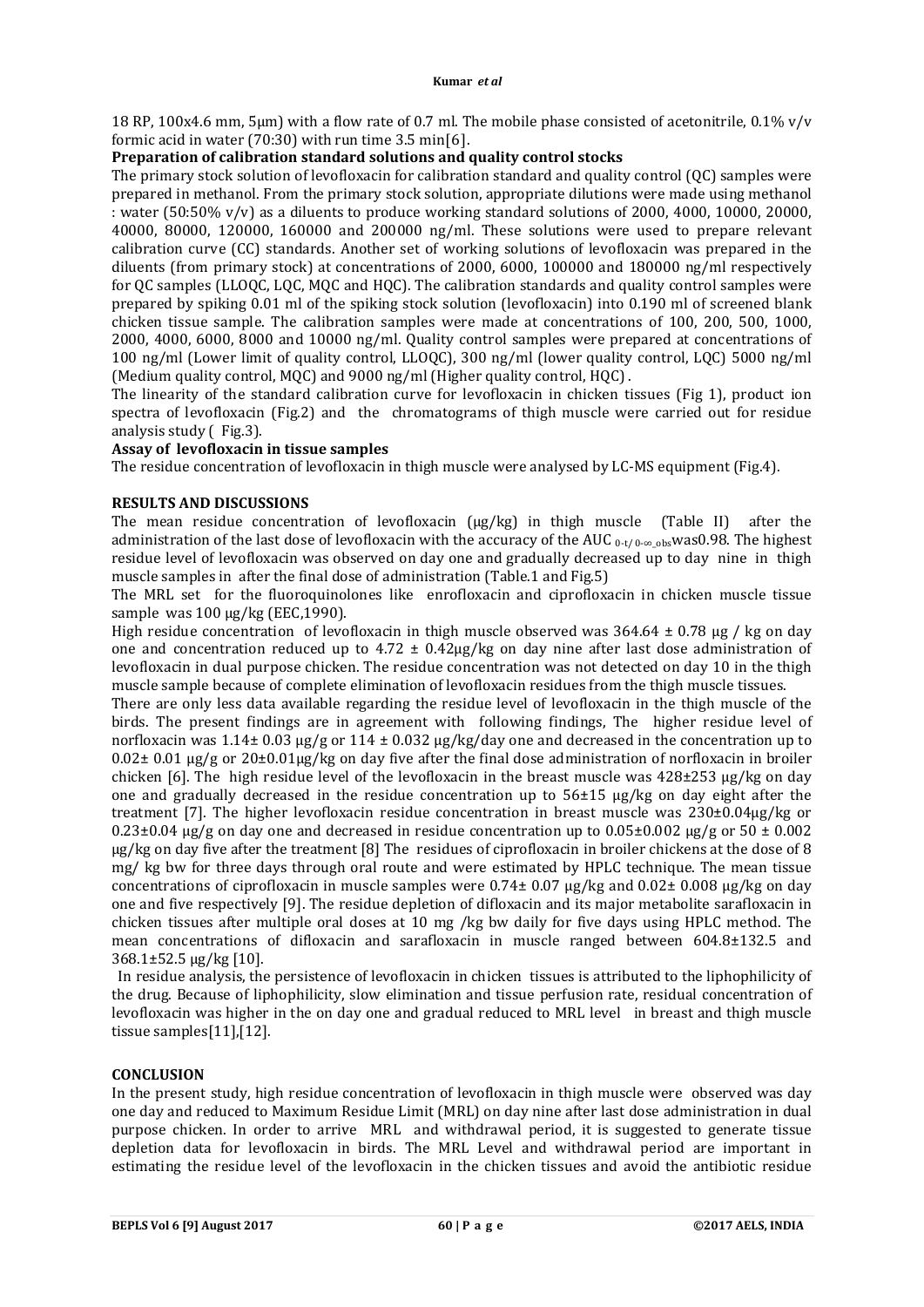#### **Kumar** *et al*

problem in the poultry meat consumers. So the present study is helpful for the fixing MRL and withdrawal period for levofloxacin in birds.

| Days | Levofloxacin<br>$concentration(\mu g/kg)$<br>(Mean ±SE) |
|------|---------------------------------------------------------|
| 1    | $364.64 \pm 0.78$                                       |
| 2    | $191.86 \pm 0.70$                                       |
| 3    | $138.79 \pm 0.90$                                       |
| 4    | $85.68 \pm 0.84$                                        |
| 5    | $42.38 \pm 0.65$                                        |
| 6    | $32.85 \pm 0.46$                                        |
| 7    | $24.79 \pm 0.95$                                        |
| 8    | $12.83 \pm 0.50$                                        |
| 9    | $4.72 \pm 0.42$                                         |
| 10   | ND                                                      |

**Table 1 . Mean residue concentration of levofloxacin in thigh muscle**

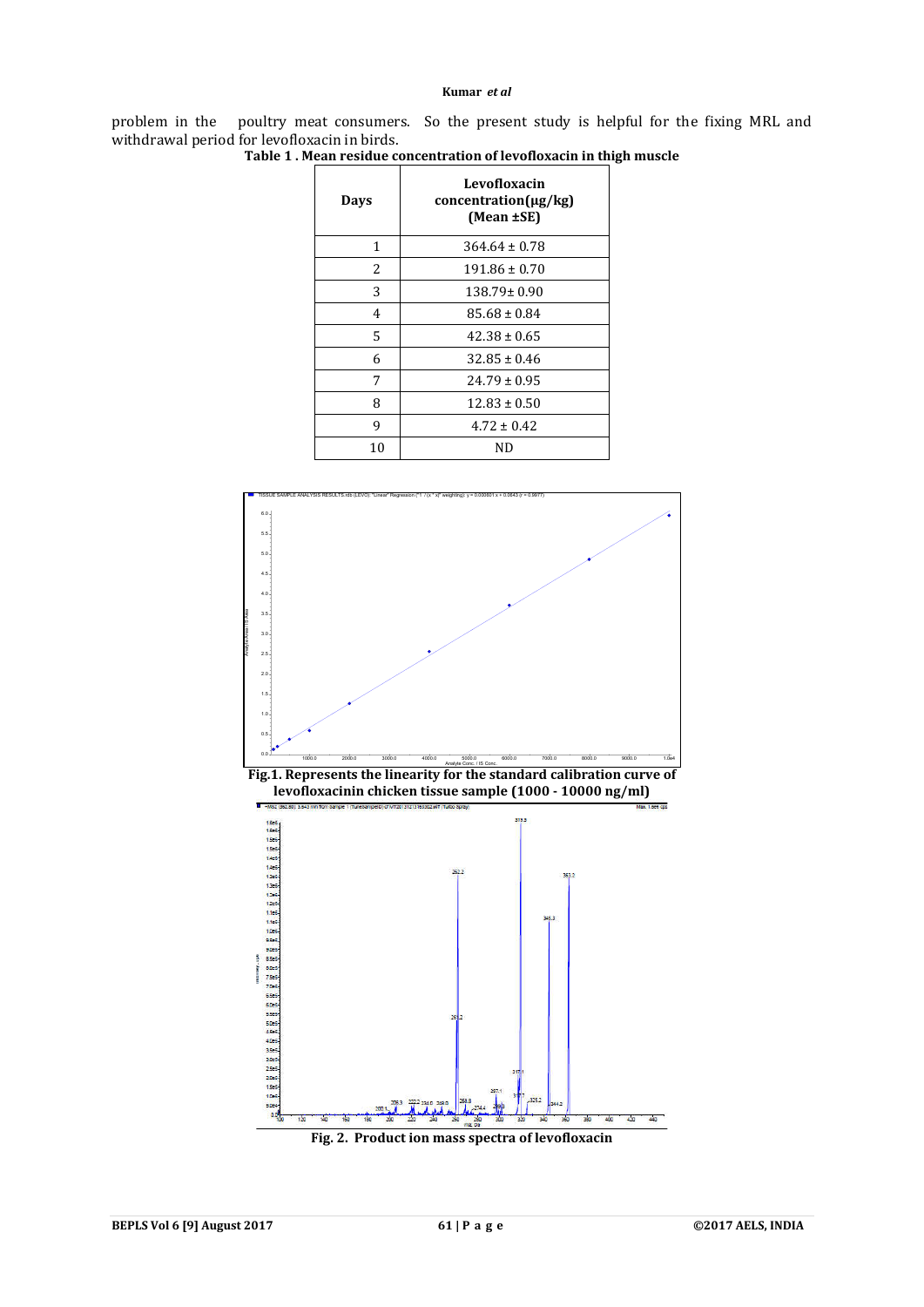#### **Kumar** *et al*

| Sample Name: "D1AB1" Sample ID: " File: "129.wff"                                                                                                                                                                                                                                                                                                                                                                                                                                                                                                                                                                                                                                                                                                                                                                                                                                                                                                                                                                                                                                                                                                                 | Sample Name: "D1A81" Sample ID: " File: "129.wift"                                                                                                                                                                                                                                                                                                                                                                                                                                                                                                                                                                                                                                                                                                                                                                                                                                                                                                                                                                                                                                                                                                                                                                                                                                                                       |
|-------------------------------------------------------------------------------------------------------------------------------------------------------------------------------------------------------------------------------------------------------------------------------------------------------------------------------------------------------------------------------------------------------------------------------------------------------------------------------------------------------------------------------------------------------------------------------------------------------------------------------------------------------------------------------------------------------------------------------------------------------------------------------------------------------------------------------------------------------------------------------------------------------------------------------------------------------------------------------------------------------------------------------------------------------------------------------------------------------------------------------------------------------------------|--------------------------------------------------------------------------------------------------------------------------------------------------------------------------------------------------------------------------------------------------------------------------------------------------------------------------------------------------------------------------------------------------------------------------------------------------------------------------------------------------------------------------------------------------------------------------------------------------------------------------------------------------------------------------------------------------------------------------------------------------------------------------------------------------------------------------------------------------------------------------------------------------------------------------------------------------------------------------------------------------------------------------------------------------------------------------------------------------------------------------------------------------------------------------------------------------------------------------------------------------------------------------------------------------------------------------|
| Peak Name: "LEVO" Massies: "363.2/319.3 Da.363.2/319.3 Da.363.2/319.3 Da.363.2/319.3 Da.363.2/319.3 Da"                                                                                                                                                                                                                                                                                                                                                                                                                                                                                                                                                                                                                                                                                                                                                                                                                                                                                                                                                                                                                                                           | Peak Name: "IND(IS)" Mass(es): "357.7/139.1 Da"                                                                                                                                                                                                                                                                                                                                                                                                                                                                                                                                                                                                                                                                                                                                                                                                                                                                                                                                                                                                                                                                                                                                                                                                                                                                          |
| Commert!" Annotation."                                                                                                                                                                                                                                                                                                                                                                                                                                                                                                                                                                                                                                                                                                                                                                                                                                                                                                                                                                                                                                                                                                                                            | Comment: Annotation:"                                                                                                                                                                                                                                                                                                                                                                                                                                                                                                                                                                                                                                                                                                                                                                                                                                                                                                                                                                                                                                                                                                                                                                                                                                                                                                    |
| Sangle fider:<br>nal Stop<br><b>Side</b><br>Sample Type:<br>Unknown.<br>Also<br>Calculated Conci 570,398  maind.<br>Kind.<br>App. Dite: 1/14/2014<br>Acq. Time:<br>10103116-706<br>1 isn<br><b>Silver</b><br><b>Modified:</b><br>100<br>Prox. Algorithm: Analyst Classic-<br>15 Aug<br>Honoblay Factor:<br>ЭE<br>2.34<br>Noise Thresholds' 295,78 cgs<br>Area Threshold: 1483.90 cps<br>1 km<br>Sin: Incothal<br>128.5<br>(lin-<br>(0.120)<br>Sep. Width:<br>Sep. Relights<br>0.01<br><b>Kanada</b><br>Exp. Pest Rotici<br>$-7.01$<br>t in<br>4.00<br>fap. Adj. Mation<br>Exp. VAL. Rativi<br>ご実立責任<br>220<br>ET Windows<br>3010<br>$00-$<br>$x = 1$<br>Espectas 37:<br>0.710 nim<br>Has Relative NT: No<br>5 inch<br>Rose To Sans<br>1 inch<br>Int. Type:<br>Betasting Times  0.682  etc.<br>1 days<br>293157 counts<br>Aces: "<br>$4.5\mu\text{s}$<br>Helghii<br>$-13530 - 294$<br>0.431 nim<br>Diart Time:<br>1 fact<br>End Tires<br>$0.7992$ Wim<br>1 ian<br>1 mm<br>1m<br>124<br>140<br>1466<br><b>ANCH</b><br><b>RELE</b><br>tori i<br>$-0.015$<br>total<br>stan is<br><b>knLF</b><br>John A.<br>maxi<br>$88 -$<br>49-1403 M 22-140-140-140<br>11<br>$-0.8$ | Sampia Index:<br>$\mathbb{R}$ .<br>Line 1<br>Sumple Type:<br><b>Unknown</b><br><b>TOM</b><br>Concentrations:<br>1,00<br>$-1197.01$<br><b>Friday</b><br>Calculated Conci: U/A<br>Amy. Date:<br>171472018<br><b>COM</b><br>Acq. Timer.<br>10101114.99<br><b>SOA</b><br><b>Sind</b><br>Proc. Algorithm: Analyst Classis<br>tive.<br>Bunching Factor: 1<br><b>TOM</b><br>Nulse Threshold: . 43.74 . ups<br>Area Threshold: 228.55 cps<br><b>Died</b><br>.Hum. Smoother-<br>10 <sup>2</sup><br>to a<br>Sep. Width:<br>3120<br>Total<br>liep. Helghts:<br>$II + III.$<br>Esp., Foot Ration<br>3,00<br><b>Line</b><br>Kep. All), Ration<br>4,700<br>ing.<br>Kop, Ual, Ratine<br>3700<br><b>COL</b><br>39.0<br>WT Windows:<br>n n<br>Expansied RTs<br>1.11<br>图300<br><b>Since</b><br>Une Relative RTv No<br>i kot<br><b>Allen</b><br>Suns, In Suns<br>Int. Type:<br>Retentinn Times<br>$1.41 - 310$<br>stat.<br>E95953 mounts<br>Aces:<br><b>TOM</b><br>34213 spe<br>Halyhti<br>10m<br>Start Times<br>$1.15 - 0.16$<br>End Time:<br>$1.76 - 0.10$<br><b>Sale</b><br>104<br><b>Sing</b><br><b>The</b><br><b>State</b><br><b>The</b><br>to a<br><b>COM</b><br>1364<br>1 mm<br>1 put<br><b>Long</b><br><b>Fried</b><br>sono-<br>son a<br>AMES.<br>visit or<br>$\rightarrow$<br>12 14 14 15 17 18 19 19 19 19 19 19 19<br>45.<br>11 |

**Fig.3. Represents the chromatogram of extracted thigh muscle for levofloxacin**



**Fig.4. LC-MS EQUIPMENT**



**Fig .5. Mean residue concentration of levofloxacin in thigh muscle**

# **ACKNOWLEDGMENT**

We would like to thank Vetoquinol, India Animal Health Private Limited, Mumbai for providing Levofloxacin standard and Department of Poultry Science, Veterinary College, Bangalore for providing the birds and space to conduct the experiment.